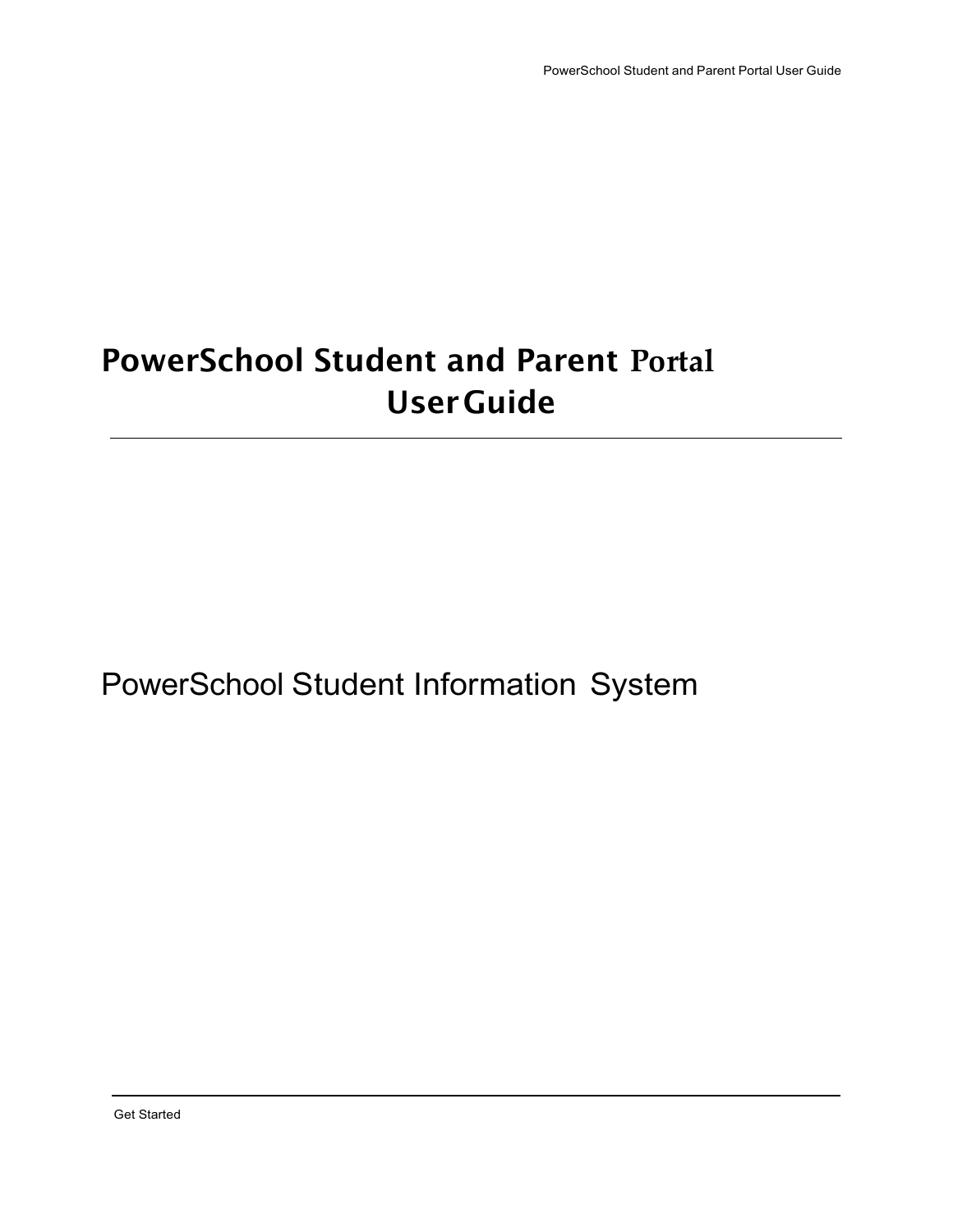## **Table of Contents**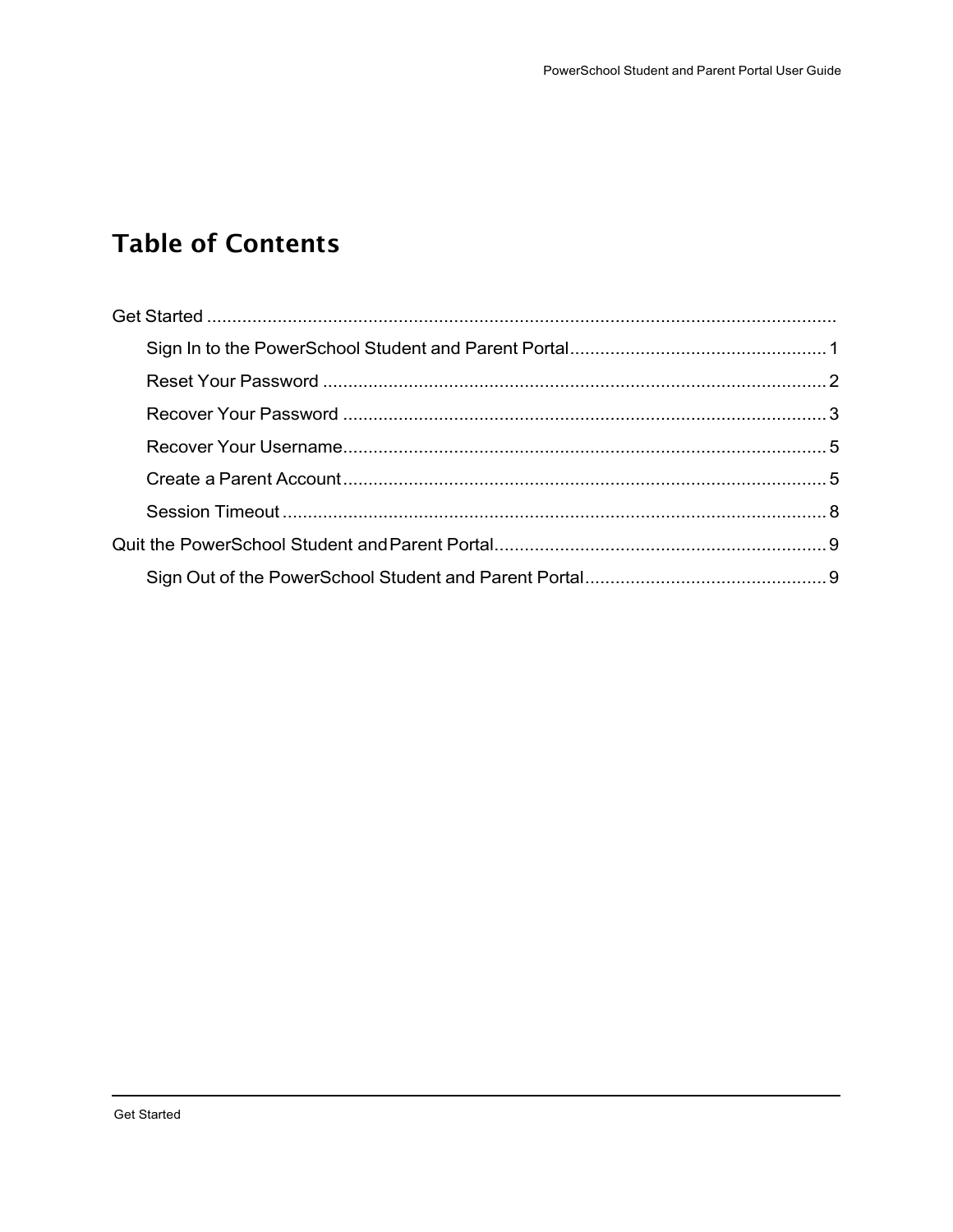## **Get Started**

To get started, you must sign in to the PowerSchool Student and Parent portal.

## <span id="page-2-0"></span>**Sign In to the PowerSchool Student and Parent Portal**

Before you can sign in to the PowerSchool Student and Parent portal, you will need your school's PowerSchool Student and Parent portal URL, your username, and your password. If you do not have this information or have questions, contact yourschool.

**Note:** Do not use someone else's password or give your password to anyone else.

#### **How to Sign In to the PowerSchool Student and Parent Portal**

1. Open your Web browser to your school's PowerSchool Student and Parent portal URL. The Student and Parent Sign In page appears.

**Note:** If the Parent and Student Sign In page does not automatically appear, click the **Sign In** tab.

| <b>Field</b>    | <b>Description</b>                                                                                                                                                                        |
|-----------------|-------------------------------------------------------------------------------------------------------------------------------------------------------------------------------------------|
| Select Language | Choose the language in which you want to view the PowerSchool<br>Student and Parent portal from the pop-up menu.                                                                          |
|                 | Note: If no more than one locale is configured, the pop-up menu<br>does not appear.                                                                                                       |
| Username        | Enter your username.                                                                                                                                                                      |
| Password        | Enter your password. The characters appear as asterisks (*) to<br>ensure greater security when you sign in.                                                                               |
|                 | If you have forgotten your username or password, you can click<br>Forgot Username or Password? For more information, see How<br>to Recover Your Username Or How to Recover Your Password. |

2. Use the following table to enter information in the fields:

#### Pg. 1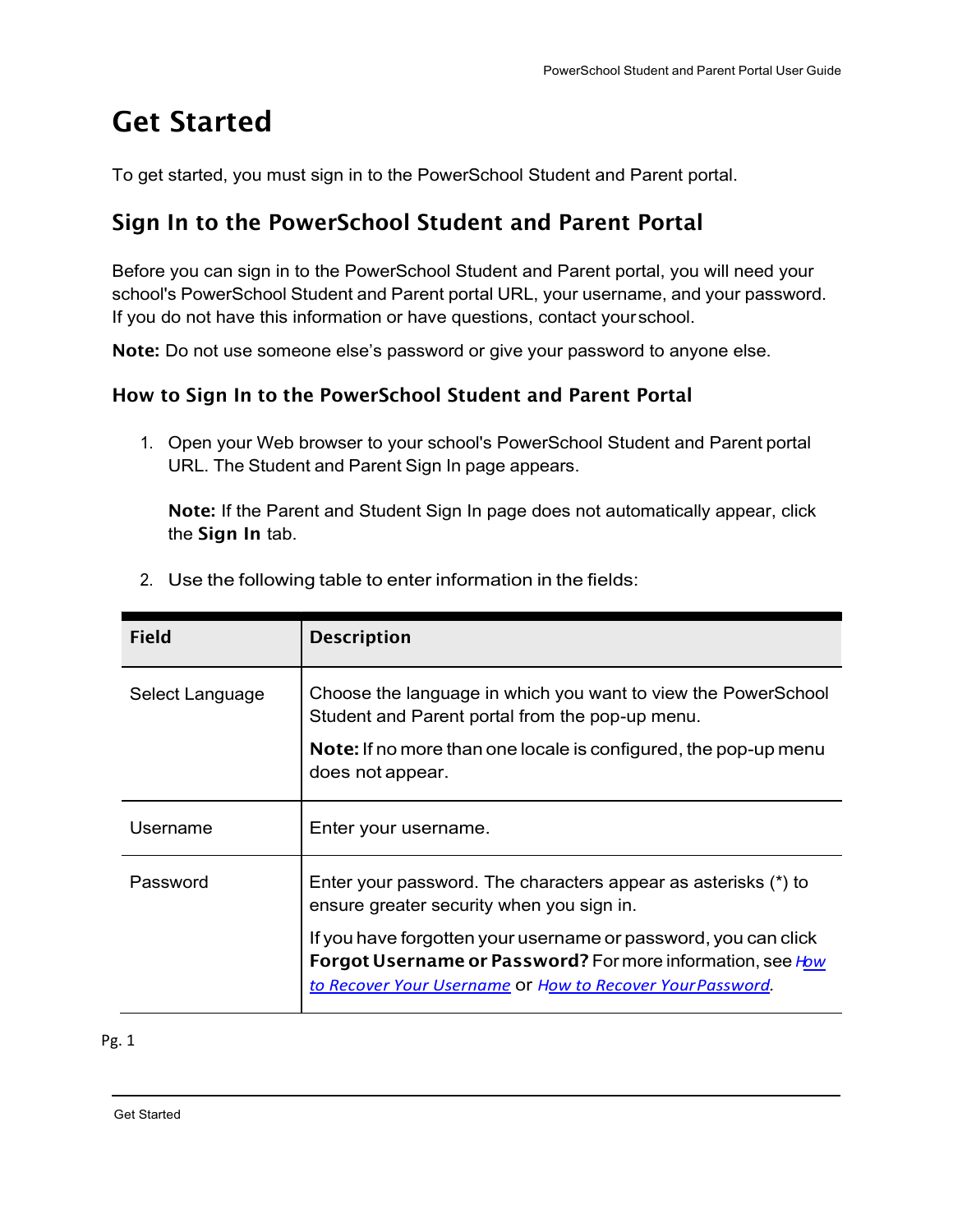3. Click**SignIn**.Thestartpageappears.Formoreinformation, see*PowerSchool Student and Parent Portal Start Page*.

#### **Notes:**

- If your PowerSchool administrator has issued you a temporary password, you may be asked to reset your password upon first signing in. For more information, see *How to Reset Your Password*.
- If your password has expired, you may be asked to reset your password. For more information, see *How to Reset YourPassword*.
- If you have exceeded the number of sign in attempts allowed, you may become locked out of PowerSchool. If so, contact your school.

## <span id="page-3-0"></span>**Reset Your Password**

If your PowerSchool administrator has issued you a temporary password or if your password has expired, use this procedure to reset your password.

#### **How to Reset Your Password**

- 1. Sign in to the PowerSchool Student and Parent portal. The Change Your Password page appears.
- 2. Use the following table to enter information in the fields:

| <b>Field</b>            | <b>Description</b>                                                                                                                                                                                                                                                                                                                                                                                  |
|-------------------------|-----------------------------------------------------------------------------------------------------------------------------------------------------------------------------------------------------------------------------------------------------------------------------------------------------------------------------------------------------------------------------------------------------|
| <b>Current Password</b> | Enter your current password.                                                                                                                                                                                                                                                                                                                                                                        |
| New Password            | Enter a new password. If your school has established password<br>complexity rules, password requirements will display. Enter your<br>password based upon these requirements.                                                                                                                                                                                                                        |
|                         | Note: It is important to select a new password that you will<br>remember. If you forget it, you cannot sign in to the PowerSchool<br>Student and Parent portal without help from your PowerSchool<br>administrator. It is not recommended that you write down your<br>password because an unauthorized user could find it and gain<br>access to PowerSchool. Try to commit your password to memory. |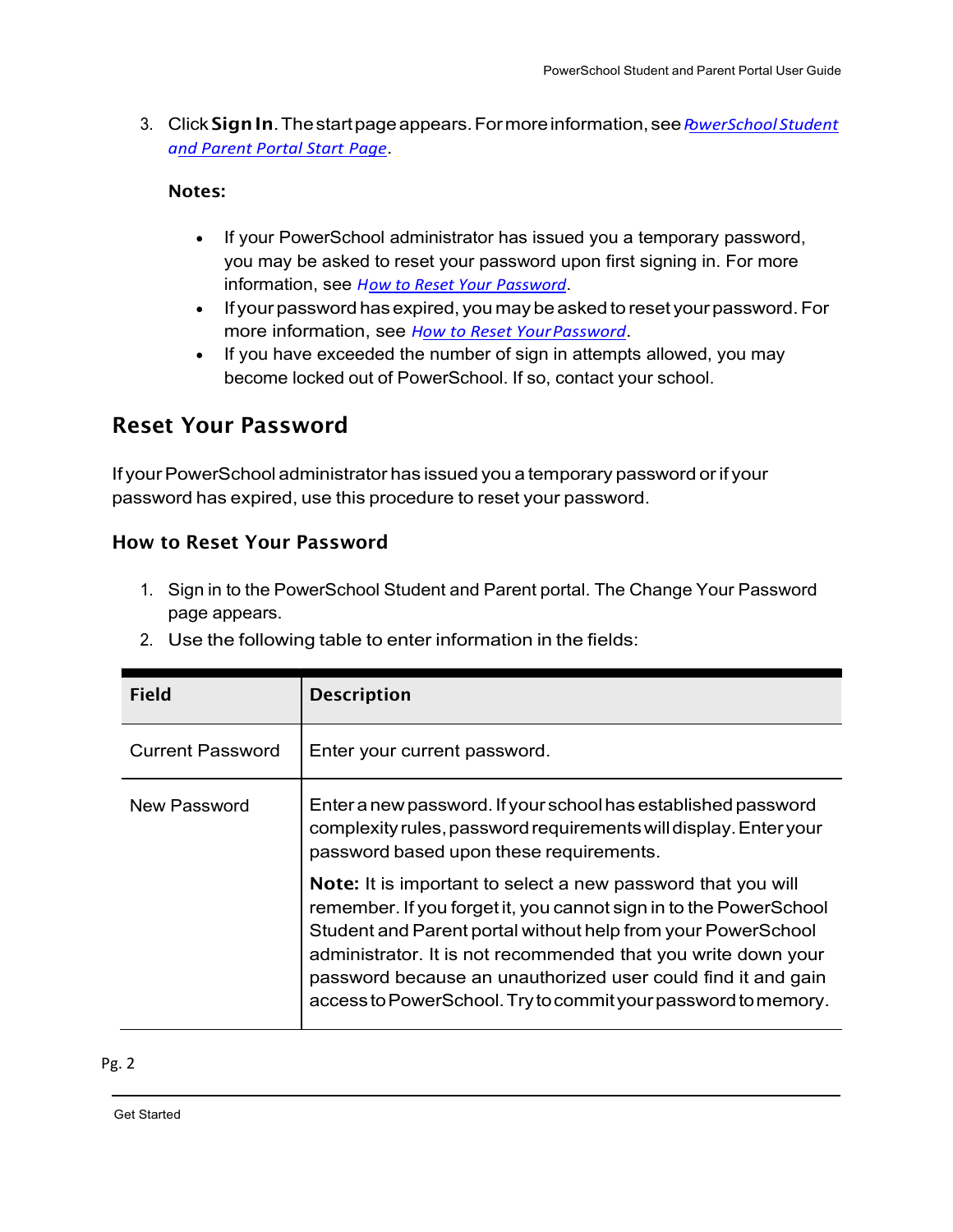| <b>Re-Enter New</b> | Enter your new password again exactly as you entered it in the |
|---------------------|----------------------------------------------------------------|
| Password            | above field.                                                   |

3. Click**Enter**.Thestartpageappears.Formoreinformation, see*PowerSchool Student and Parent Portal Start Page*.

**Note:** If one of the following messages appears, re-enter your password accordingly:

- Current password is notcorrect.
- New password must be at least [number] characters long.
- New password must contain at least one uppercase and onelowercase letter.
- New password must contain at least one letter and one number.
- New password must contain at least one special character.
- The verification password youentermustmatch the new password.
- The password entered was previously used. Please enter a new password.

The next time you sign in to the PowerSchool Student and Parent portal, use your new password.

### <span id="page-4-0"></span>**Recover Your Password**

If you have forgotten your PowerSchool Student and Parent portal password, you will be unable to sign in to the PowerSchool Student and Parent portal. Use this procedure to recover your password.Once you provide youruser name and email address, the system authenticates yourinformation and sends a security token to your email address.Using the security token, you can then sign in to the PowerSchool Student and Parent portal, where you will then be required to change your password.

**Note:** The security token is only valid for 30 minutes. If it expires before you can reset your password, perform the*How to Recover Your Password* again.

#### **How to Recover Your Password**

1. Open your Web browser to your school's PowerSchool Student and Parent portal URL. The Student and Parent Sign In page appears.

Г

Get Started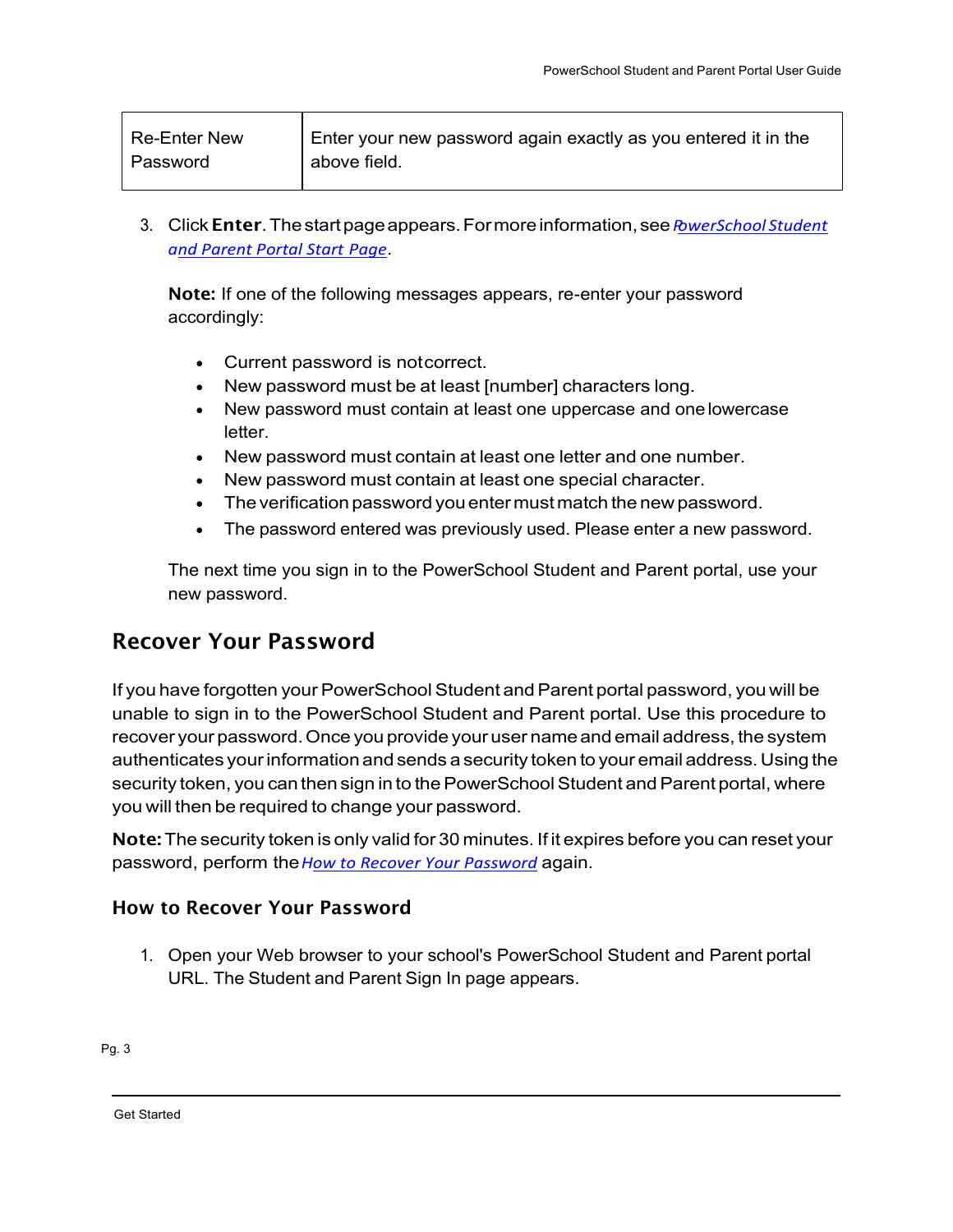- 2. Click **Forgot Username or Password?** The Recover Account Sign In Information page appears.
- 3. Click the **Forgot Password?** tab, if needed.
- 4. Use the following table to enter information in the fields:

| <b>Field</b>         | <b>Description</b>        |
|----------------------|---------------------------|
| Username             | Enter your username.      |
| <b>Email Address</b> | Enter your email address. |

- 5. Click**Enter**.Aconfirmationmessageappearsindicatinganemailhasbeensentto you with instructions for resetting your password.
- 6. Once you have received the email, open the email.
- 7. Click the link in the email. The Recover Password page appears.
- 8. Use the following table to enter information in the fields:

| <b>Field</b>                   | <b>Description</b>                                                                                                                                                                                                                                                                                                                                                                                         |
|--------------------------------|------------------------------------------------------------------------------------------------------------------------------------------------------------------------------------------------------------------------------------------------------------------------------------------------------------------------------------------------------------------------------------------------------------|
| Username                       | Enter your username.                                                                                                                                                                                                                                                                                                                                                                                       |
| New Password                   | Enter a new password. If your school has established password<br>complexity rules, password requirements will display. Enter your<br>password based upon these requirements.                                                                                                                                                                                                                               |
|                                | <b>Note:</b> It is important to select a new password that you will<br>remember. If you forget it, you cannot sign in to the PowerSchool<br>Student and Parent portal without help from your PowerSchool<br>administrator. It is not recommended that you write down your<br>password because an unauthorized user could find it and gain<br>access to PowerSchool. Try to commit your password to memory. |
| <b>Confirm New</b><br>Password | Enter your new password again exactly as you entered it in the<br>above field.                                                                                                                                                                                                                                                                                                                             |

Get Started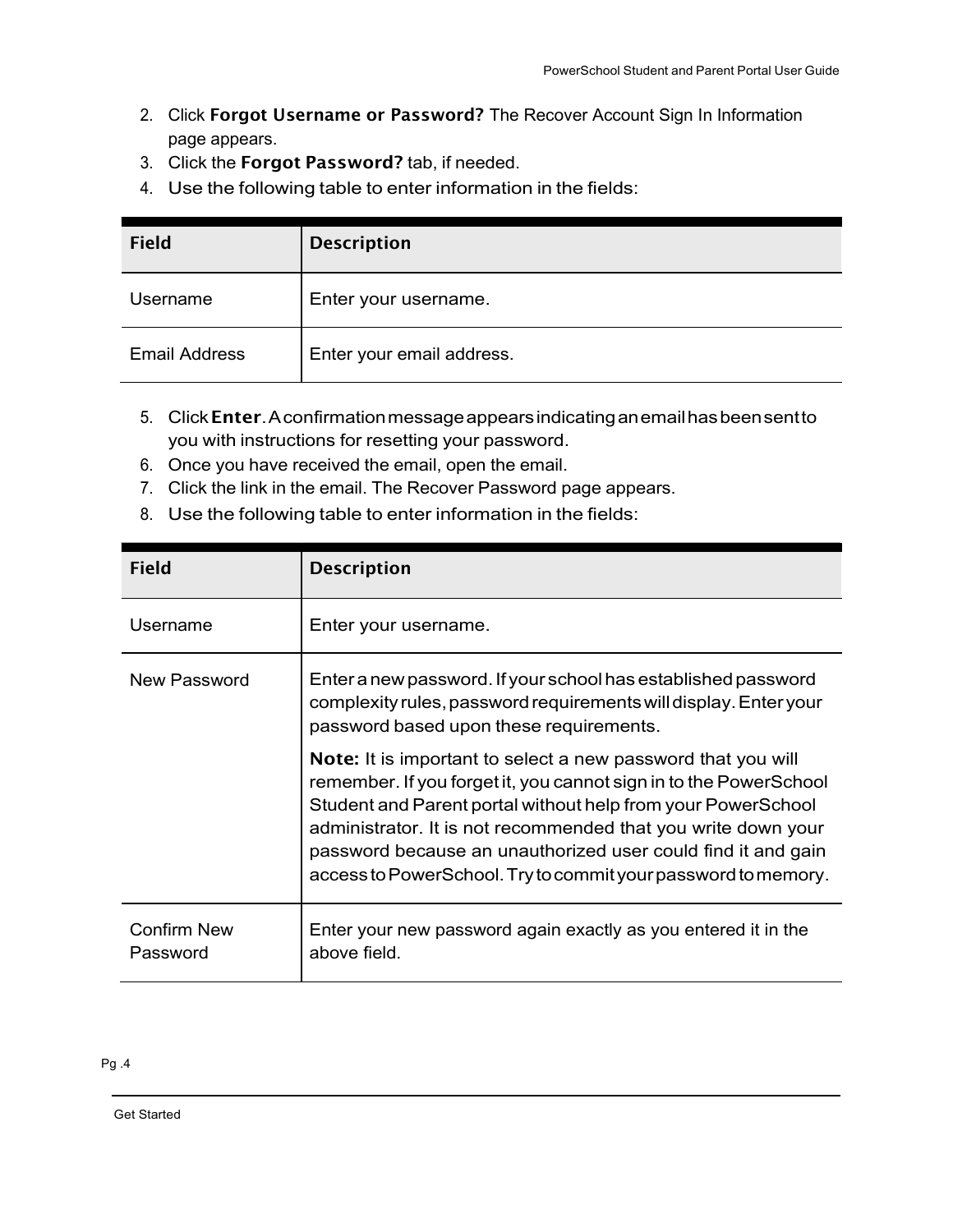9.Click**Enter**.Thestartpageappears.Formoreinformation, see*PowerSchool Student and Parent Portal Start Page*.

### <span id="page-6-0"></span>**Recover Your Username**

If you have forgotten your PowerSchool Student and Parent portal username, you will be unable to sign in to the PowerSchool Student and Parent portal. Use this procedure to recover your current username.Once you provide your email address, your current user name will be sent to your email.

#### **How to Recover Your Username**

1. Open your Web browser to your school's PowerSchool Student and Parent portal URL. The Student and Parent Sign In page appears.

**Note:** If the Parent and Student Sign In page does not automatically appear, click the **Sign In** tab.

- 2. Click **Forgot Username or Password?** The Recover Account Sign In Information page appears.
- 3. Click the **Forgot Username?** tab.
- 4. Enter your email address in the first field.
- 5. Click**Enter**.Aconfirmationmessageappearsindicatinganemailhasbeensentto you with your currentusername.

### <span id="page-6-1"></span>**Create a ParentAccount**

Use this procedure to create a new parent account. In order to create an account, you must have the Access ID and Password for at least one student enrolled in school. When creating the account, you will need the Access ID and password for each student you want to associate to your parent account. If you do not have this information or have questions, contact your school.

#### **How to Create a Parent Account**

- 1. Open your Web browser to your school's PowerSchool Student and Parent portal URL. The Student and Parent Sign In page appears.
- 2. Click the **Create Account** tab. The Create Account page appears.
- 3. Click **Create Account**. The Create Parent Account page appears.
- 4. Use the following table to enter information in the Create Parent Account section:

Pg. 5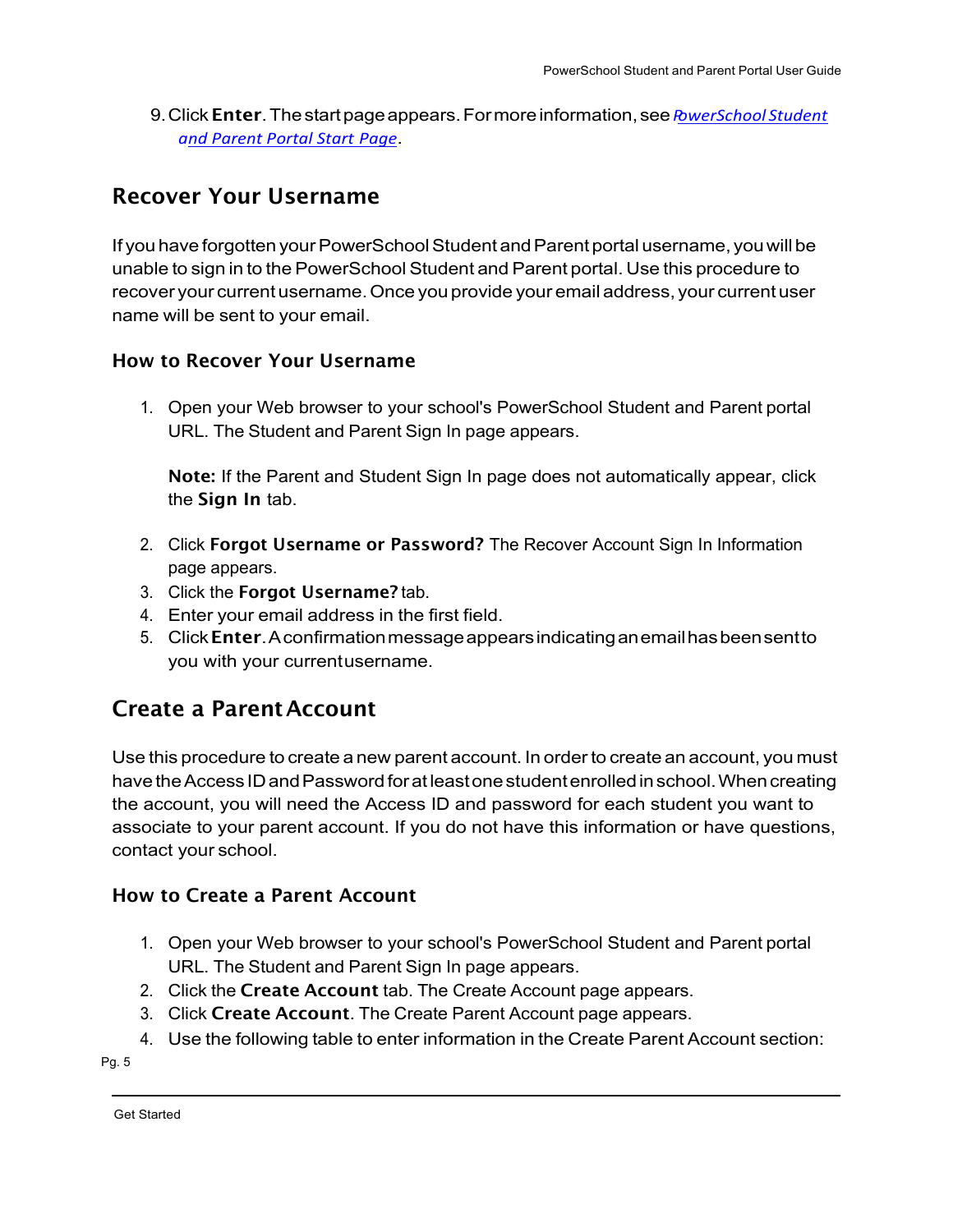| <b>Field</b> | <b>Description</b> |
|--------------|--------------------|

| <b>First Name</b>        | Enter your first name.                                                                                                                                                                                                                                              |
|--------------------------|---------------------------------------------------------------------------------------------------------------------------------------------------------------------------------------------------------------------------------------------------------------------|
| <b>Last Name</b>         | Enter your last name.                                                                                                                                                                                                                                               |
| Email                    | Enter your email address. The email address you enter is used to<br>send you select information, as well as account recovery notices<br>and account changes confirmations. For more information, see<br><b>Email Notifications.</b>                                 |
| <b>Desired Username</b>  | Enter the username you would like to use when signing in to the<br>PowerSchool Student and Parent portal. The user name must be<br>unique. If you enter a user name that is already in use, you will be<br>prompted to select or enter another user name.           |
| Password                 | Enter the password you would like to use when signing in to the<br>PowerSchool Student and Parent portal. If your school has<br>established password complexity rules, password requirements<br>will display. Enter your password based upon these<br>requirements. |
| <b>Re-Enter Password</b> | Enter your password again exactly as you entered it in the above<br>field.                                                                                                                                                                                          |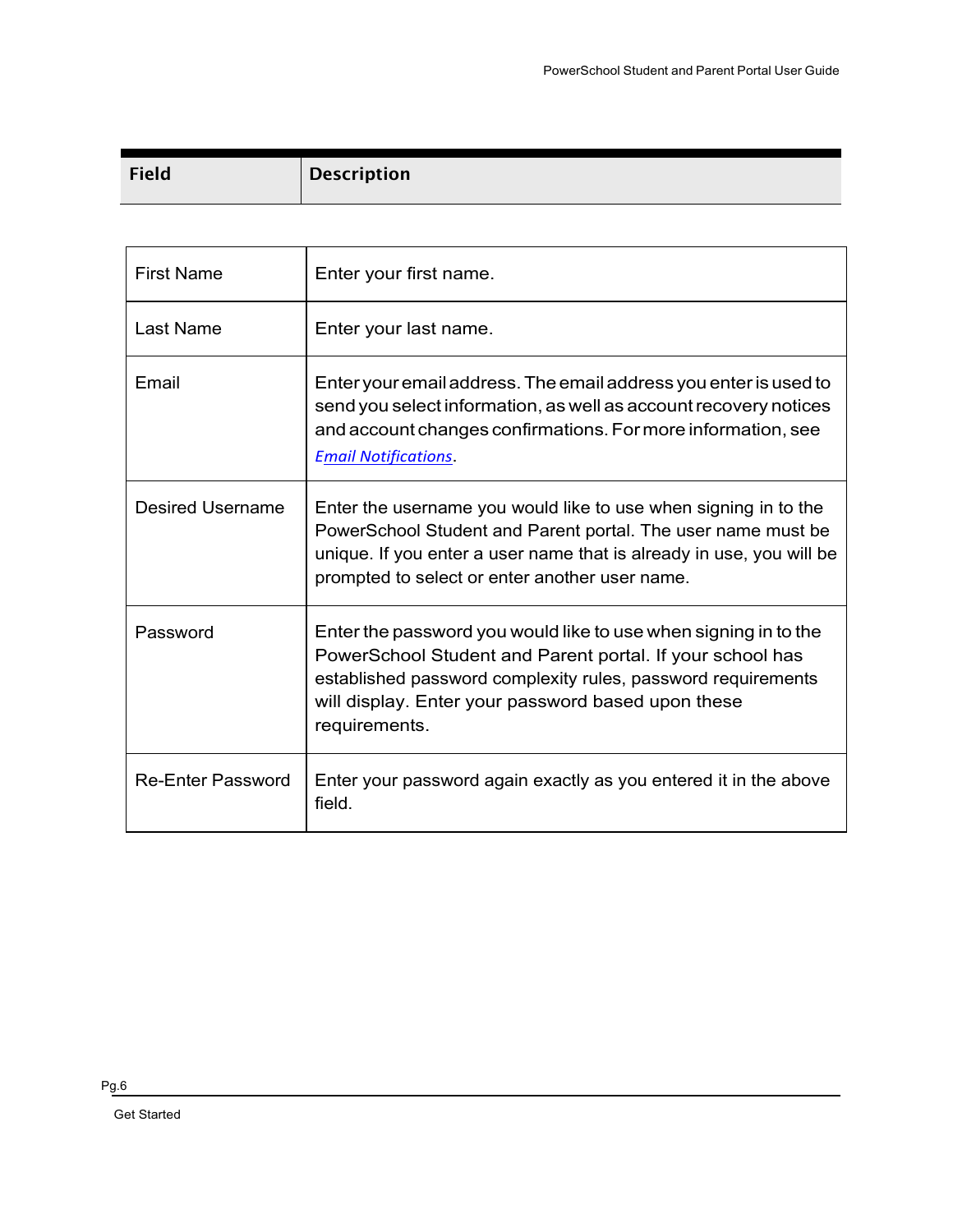| <b>Field</b>        | <b>Description</b>                                                                                                                |
|---------------------|-----------------------------------------------------------------------------------------------------------------------------------|
| <b>Student Name</b> | Enter the first and last name of the student you want to add to your<br>account.                                                  |
|                     | Note: Regardless of the name you enter, the system will populate the<br>name based on the access ID and password for the student. |
| Access ID           | Enter the unique access ID for the student.<br>Note: If you do not have this information, contact your school.                    |

5. Use the following table to enter information in Link Students to Account section:

| Access Password | Enter the unique access password for the student.<br><b>Note:</b> If you do not have this information, contact your school.                                                                                                                                                |
|-----------------|----------------------------------------------------------------------------------------------------------------------------------------------------------------------------------------------------------------------------------------------------------------------------|
| Relationship    | Indicate how you are related to the student by choosing the<br>appropriate association from the pop-up menu.<br><b>Note:</b> The relationship selected during account creation is<br>for your reference only and is not displayed/used in the<br>PowerSchool admin portal. |
|                 |                                                                                                                                                                                                                                                                            |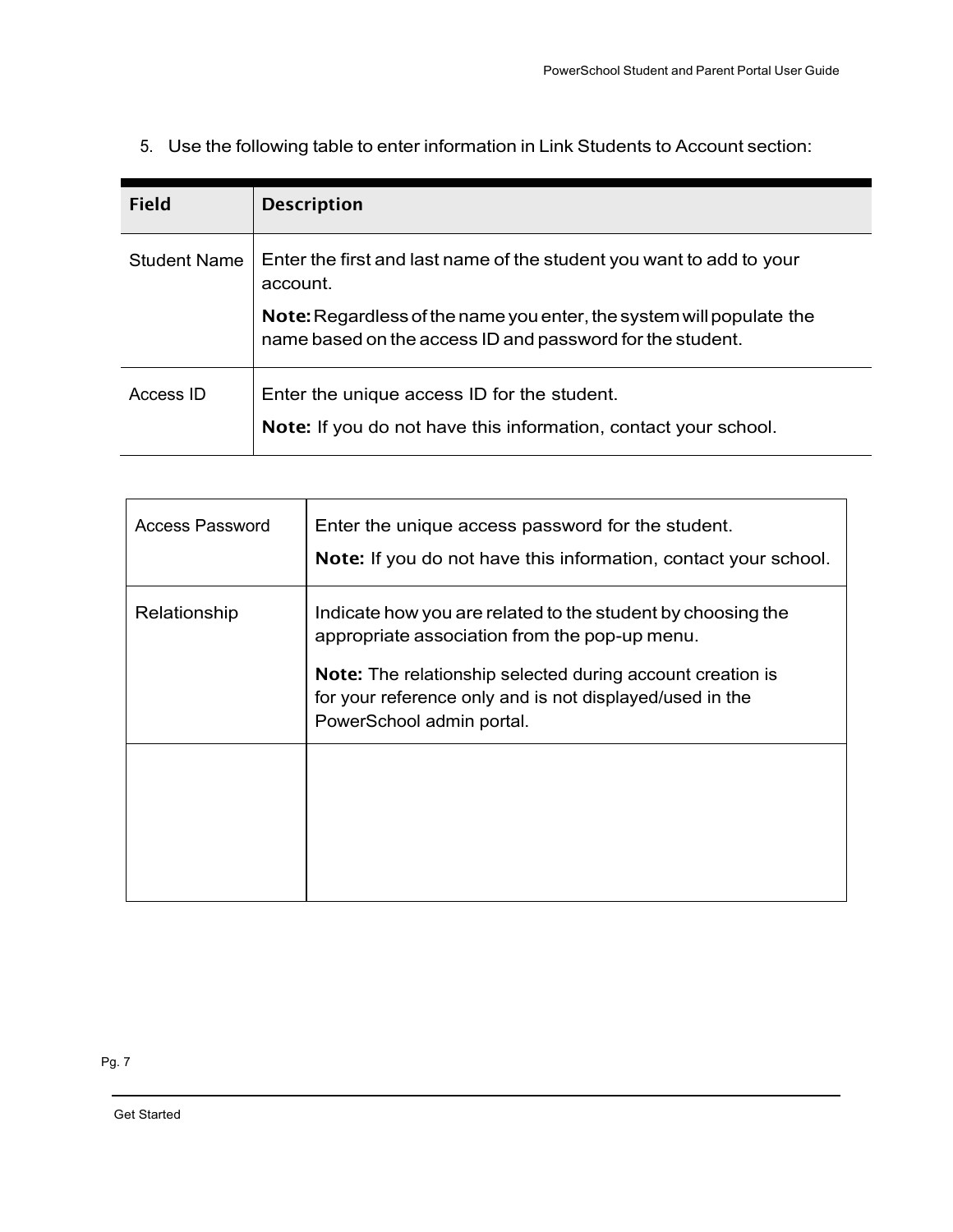6. Click **Enter**. The Student and Parent Sign In page appears. To continue, see *How to Sign In to the PowerSchool Student and Parent Portal*.

**Note:** If one of the following messages appears, re-enter your password accordingly:

- Current password is not correct.
- New password must be at least 8 characters long.
- New password must contain at least one uppercase and onelowercase letter.
- New password must contain at least one letter and one number.
- New password must contain at least one special character.
- The verification password youentermustmatch the new password.
- The password entered was previously used. Please enter a new password.

The next time you sign in to the PowerSchool Student and Parent portal, use your new password.

## <span id="page-9-0"></span>**Session Timeout**

If you are not actively working in the PowerSchool Student and Parent portal, your session may time out. If so, you need to sign in again.